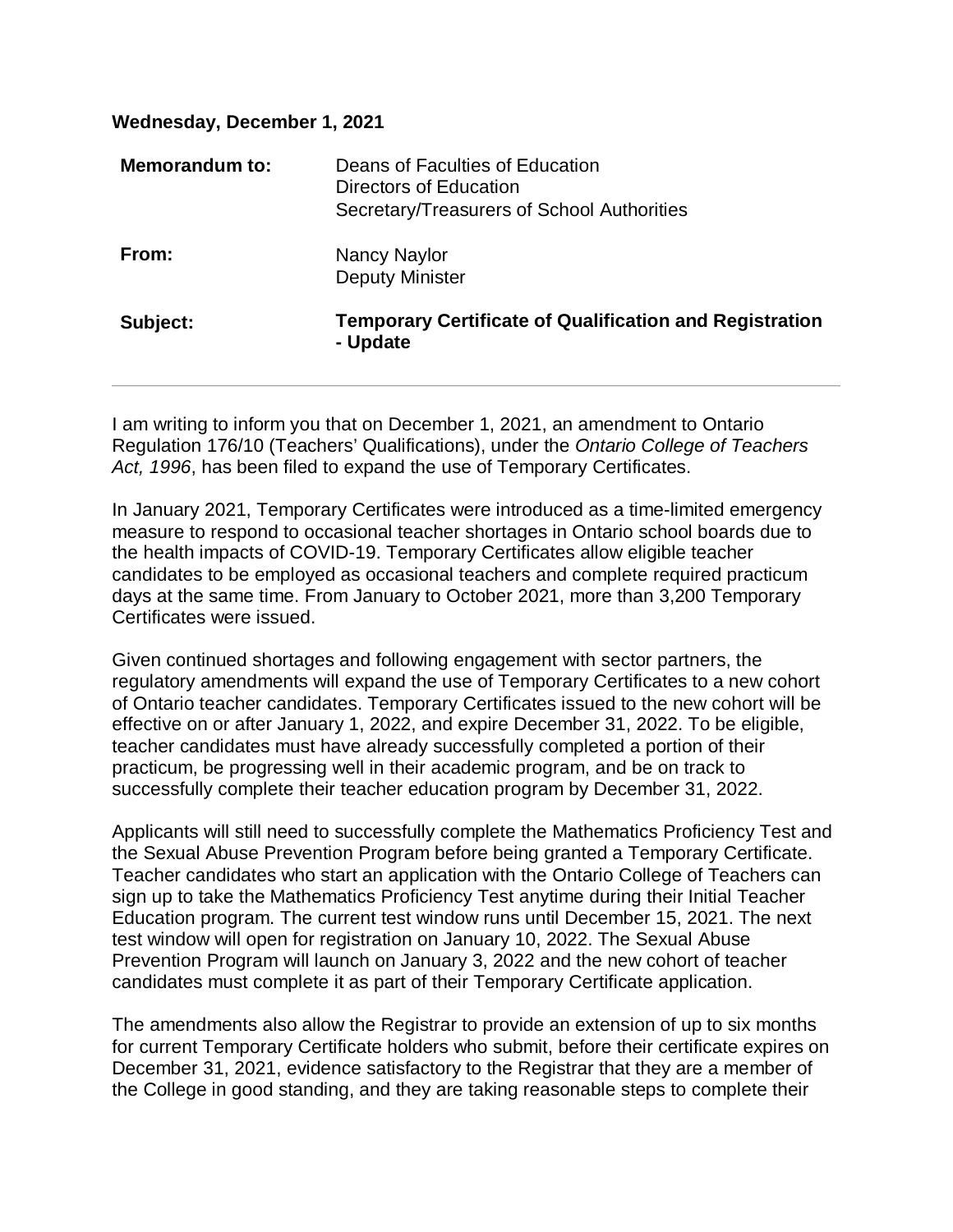program of professional education, or have applied to convert their Temporary Certificate into a general certificate and the general certificate has not yet been issued. Even if a current Temporary Certificate is extended, a teacher would still be required to pass the Mathematics Proficiency Test by December 31, 2021, or the certificate would expire on that date. As a current member of the College as of January 1, 2022, they would also be required to complete the Sexual Abuse Prevention Program by August 31, 2022.

The expansion of Temporary Certificates to a new cohort is intended to help provide temporary staffing stabilization in our schools. It will also contribute to the completion of required practicum days at the same time.

As with the initial cohort, Temporary Certificate holders are members of the Ontario College of Teachers. Faculties of Education will continue to set guidelines for their students depending on the structure and flexibility of their program. School boards are expected to hire from their existing daily occasional teaching and long-term occasional teaching roster prior to hiring teacher candidates on a Temporary Certificate, subject to the terms of local agreements.

Thank you for sharing this information with school board human resources representatives and faculty registrars. Information regarding how to apply for a Temporary Certificate will be shared by the Ontario College of Teachers and will be posted on the College website.

Sincerely,

Nancy Naylor Deputy Minister